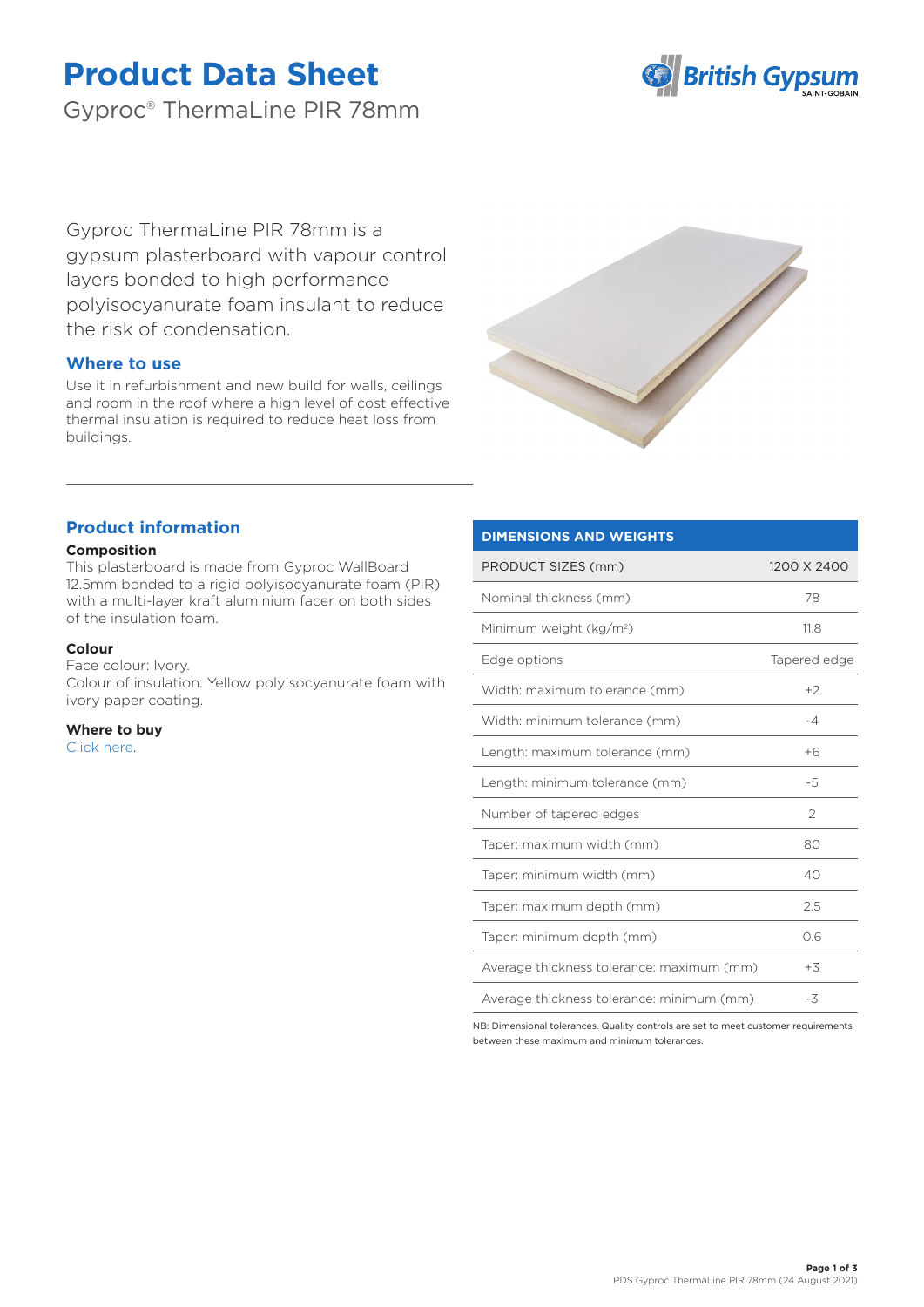# **Product Data Sheet**

Gyproc® ThermaLine PIR 78mm



### **Performance**

Here we only provide performance information related to the product. Please see the White Book for system-dependent performance.

#### **Standards**

EN 13950:2014. BBA: 13/5016.

| Reaction to fire                                | $B-s1, d0$ |
|-------------------------------------------------|------------|
| Thermal resistance $(m^2K/W)$                   | 3          |
| Water vapour permeability $(u)$                 | 845        |
| Maximum continuous<br>temperature exposure (°C) | 49         |
| Flexural strength to EN13950                    | Pass       |

# **Installation**

#### **Effect of condensation**

The thermal insulation and ventilation requirements of national Building Regulations aim to reduce the risk of condensation and mould growth in new buildings. However, designers should take care to eliminate all possibility of problems caused by condensation, particularly in refurbishment projects.

#### **Cutting**

Cut with a plasterboard saw. Holes for socket boxes etc. should be cut using a utility saw.

#### **Fixing**

Fix with the decorative side out to receive finishes. Install fixings at least 13mm from cut edges and 10mm from bound edges. Position cut edges at internal angles wherever possible.

#### **Jointing**

After fixing the board, start finishing it as soon as you can to limit the risk of damage or UV degradation to the paper liner. You can finish the board using jointing systems that comply with EN13963, including the Gyproc range.

#### **Full-surface finishing**

After fixing the board, start finishing it as soon as you can to limit the risk of damage or UV degradation to the paper liner. You can finish the board using plaster that complies with EN13279-1, including the Thistle range.

#### **Painting**

Start decorating as soon as possible after the finishing system is dry. Finish jointing systems with Gyproc Drywall Primer before painting.

#### **Wallpapering**

Decoration should start as soon as practicable after the finishing system is dry. Jointing systems should be finished with Gyproc Drywall Sealer before application of wallcoverings.

#### **Snagging and minor repairs**

For minor damage and dents, check that the board core isn't shattered. If it's intact, fill the damaged area with Gyproc EasiFill 60, allow it to set, then apply a second coat if you need to. When it's dry, sand it to a finish before redecorating the area.

For a damaged core, broken edges or extensive damage, repair and replacement procedures differ depending on the number of board layers and fire resistance of the system; please contact our Technical Support Team for specific advice.